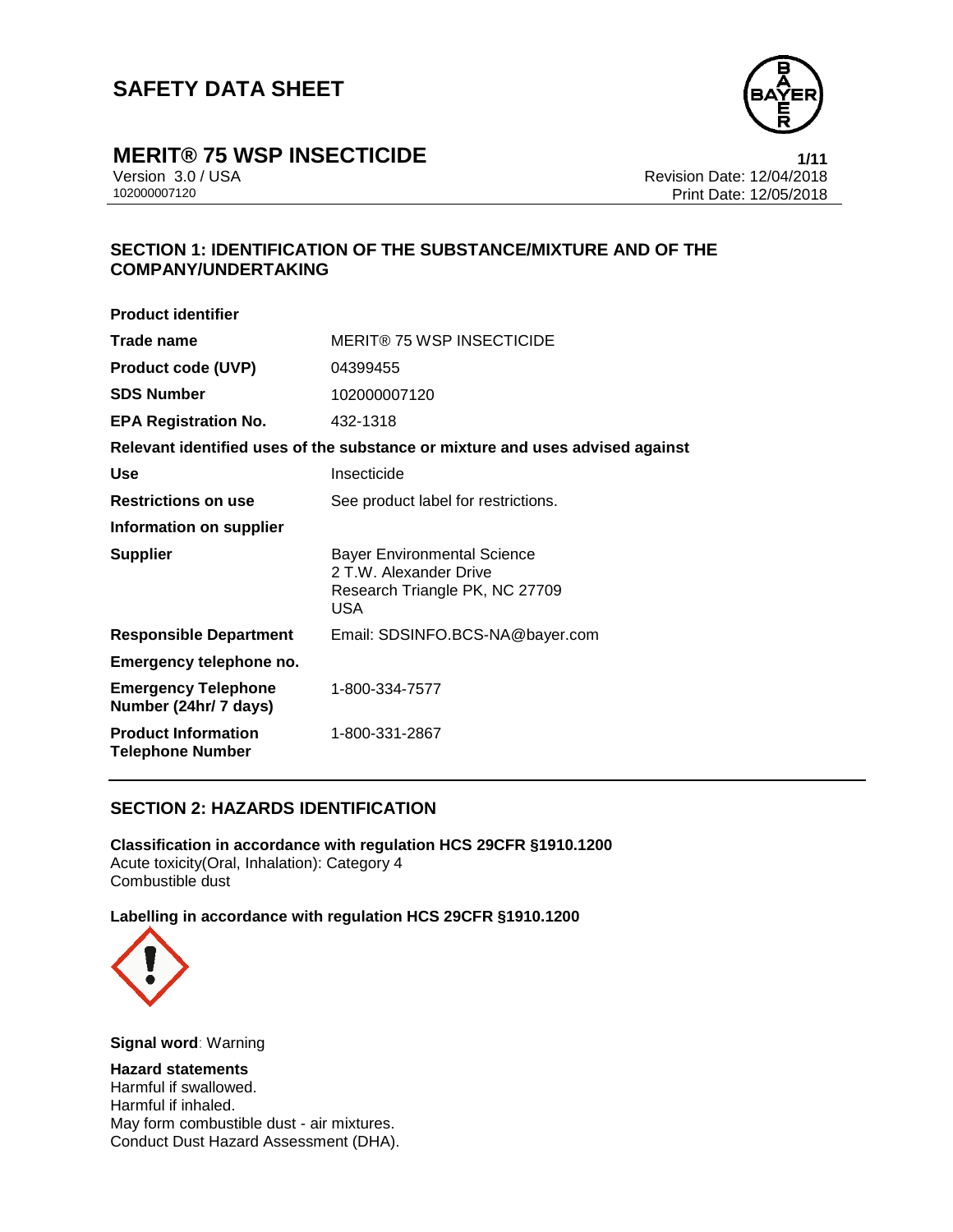

# **MERIT® 75 WSP INSECTICIDE**<br>Version 3.0 / USA **Property Account 2/11** Revision Date: 12/04/2018

Version 3.0 / USA Revision Date: 12/04/2018 Print Date: 12/05/2018

#### **Precautionary statements**

Wash thoroughly after handling. Do not eat, drink or smoke when using this product. Avoid breathing dust. Use only outdoors or in a well-ventilated area. IF SWALLOWED: Call a POISON CENTER/doctor/physician if you feel unwell. Rinse mouth. IF INHALED: Remove person to fresh air and keep comfortable for breathing. Call a POISON CENTER/doctor/physician if you feel unwell. Dispose of contents/container in accordance with local regulation.

#### **Hazards Not Otherwise Classified (HNOC)**

No physical hazards not otherwise classified. No health hazards not otherwise classified.

## **SECTION 3: COMPOSITION/INFORMATION ON INGREDIENTS**

| <b>Hazardous Component Name</b>                            | CAS-No.         | <b>Concentration % by weight</b> |
|------------------------------------------------------------|-----------------|----------------------------------|
| Imidacloprid                                               | 138261-41-3     | 75.0                             |
| Sodium lignosulphonate                                     | $8061 - 51 - 6$ | 5.0                              |
| Naphthalenesulfonic acid, bis(1-methylethyl)-, Me derivs., | 68909-82-0      | 3.2                              |
| sodium salts                                               |                 |                                  |

### **SECTION 4: FIRST AID MEASURES**

#### **Description of first aid measures**

| <b>General advice</b>                                       | When possible, have the product container or label with you when<br>calling a poison control center or doctor or going for treatment.                                                                                                                                                                     |  |
|-------------------------------------------------------------|-----------------------------------------------------------------------------------------------------------------------------------------------------------------------------------------------------------------------------------------------------------------------------------------------------------|--|
| <b>Inhalation</b>                                           | Move to fresh air. If person is not breathing, call 911 or an ambulance,<br>then give artificial respiration, preferably mouth-to-mouth if possible.<br>Call a physician or poison control center immediately.                                                                                            |  |
| <b>Skin contact</b>                                         | Take off contaminated clothing and shoes immediately. Wash off<br>immediately with plenty of water for at least 15 minutes. Call a<br>physician or poison control center immediately.                                                                                                                     |  |
| Eye contact                                                 | Hold eye open and rinse slowly and gently with water for 15-20<br>minutes. Remove contact lenses, if present, after the first 5 minutes,<br>then continue rinsing eye. Call a physician or poison control center<br>immediately.                                                                          |  |
| Ingestion                                                   | Call a physician or poison control center immediately. Rinse out mouth<br>and give water in small sips to drink. DO NOT induce vomiting unless<br>directed to do so by a physician or poison control center. Never give<br>anything by mouth to an unconscious person. Do not leave victim<br>unattended. |  |
| Most important symptoms and effects, both acute and delayed |                                                                                                                                                                                                                                                                                                           |  |
| <b>Symptoms</b>                                             | To date no symptoms are known.                                                                                                                                                                                                                                                                            |  |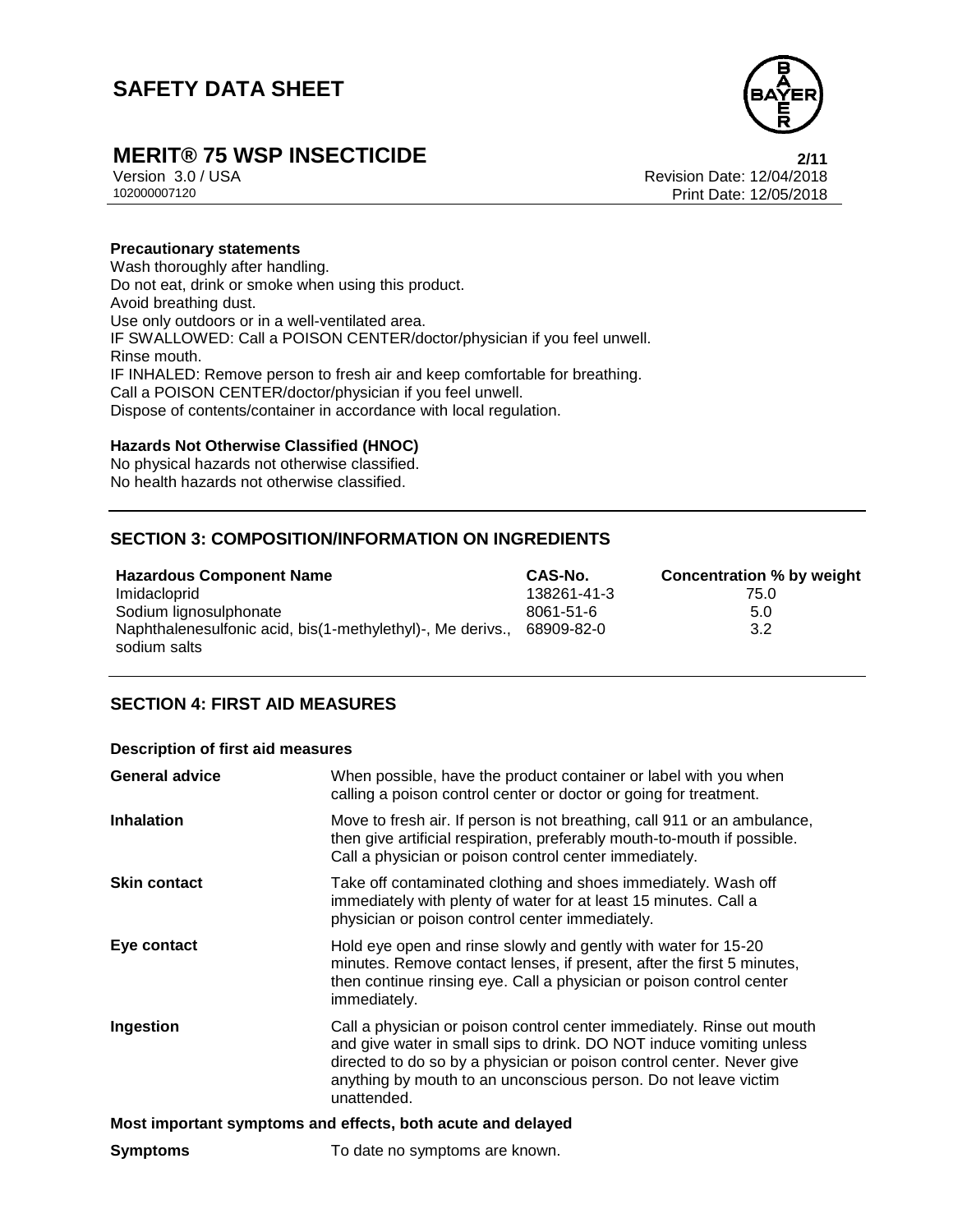

# **MERIT® 75 WSP INSECTICIDE**<br>Version 3.0/USA **12/04/2018**

Version 3.0 / USA Revision Date: 12/04/2018<br>102000007120 Print Date: 12/05/2018 Print Date: 12/05/2018

### **Indication of any immediate medical attention and special treatment needed**

**Treatment** Appropriate supportive and symptomatic treatment as indicated by the patient's condition is recommended. There is no specific antidote.

## **SECTION 5: FIREFIGHTING MEASURES**

| <b>Extinguishing media</b>                              |                                                                                                                                                                                              |
|---------------------------------------------------------|----------------------------------------------------------------------------------------------------------------------------------------------------------------------------------------------|
| <b>Suitable</b>                                         | Water, Carbon dioxide (CO2), Foam, Dry chemical                                                                                                                                              |
| Unsuitable                                              | High volume water jet                                                                                                                                                                        |
| <b>Advice for firefighters</b>                          |                                                                                                                                                                                              |
| <b>Special protective</b><br>equipment for firefighters | Firefighters should wear NIOSH approved self-contained breathing<br>apparatus and full protective clothing.                                                                                  |
| <b>Further information</b>                              | Keep out of smoke. Fight fire from upwind position. Cool closed<br>containers exposed to fire with water spray. Do not allow run-off from<br>fire fighting to enter drains or water courses. |
| <b>Flash point</b>                                      | Not applicable                                                                                                                                                                               |
| <b>Auto-ignition temperature</b>                        | No data available                                                                                                                                                                            |
| Lower explosion limit                                   | Not applicable                                                                                                                                                                               |
| <b>Upper explosion limit</b>                            | Not applicable                                                                                                                                                                               |
| <b>Explosivity</b>                                      | No data available                                                                                                                                                                            |
| <b>Dust explosion class</b>                             | No data available                                                                                                                                                                            |

## **SECTION 6: ACCIDENTAL RELEASE MEASURES**

| Personal precautions, protective equipment and emergency procedures |                                                                                                                                                                                                   |  |
|---------------------------------------------------------------------|---------------------------------------------------------------------------------------------------------------------------------------------------------------------------------------------------|--|
| <b>Precautions</b>                                                  | Keep unauthorized people away. Isolate hazard area. Avoid contact<br>with spilled product or contaminated surfaces.                                                                               |  |
| Methods and materials for containment and cleaning up               |                                                                                                                                                                                                   |  |
| Methods for cleaning up                                             | Avoid dust formation. Sweep up or vacuum up spillage and collect in<br>suitable container for disposal. Clean contaminated floors and objects<br>thoroughly, observing environmental regulations. |  |
| <b>Additional advice</b>                                            | Use personal protective equipment. If the product is accidentally<br>spilled, do not allow to enter soil, waterways or waste water canal. Do<br>not allow product to contact non-target plants.   |  |
| Reference to other sections                                         | Information regarding safe handling, see section 7.<br>Information regarding personal protective equipment, see section 8.<br>Information regarding waste disposal, see section 13.               |  |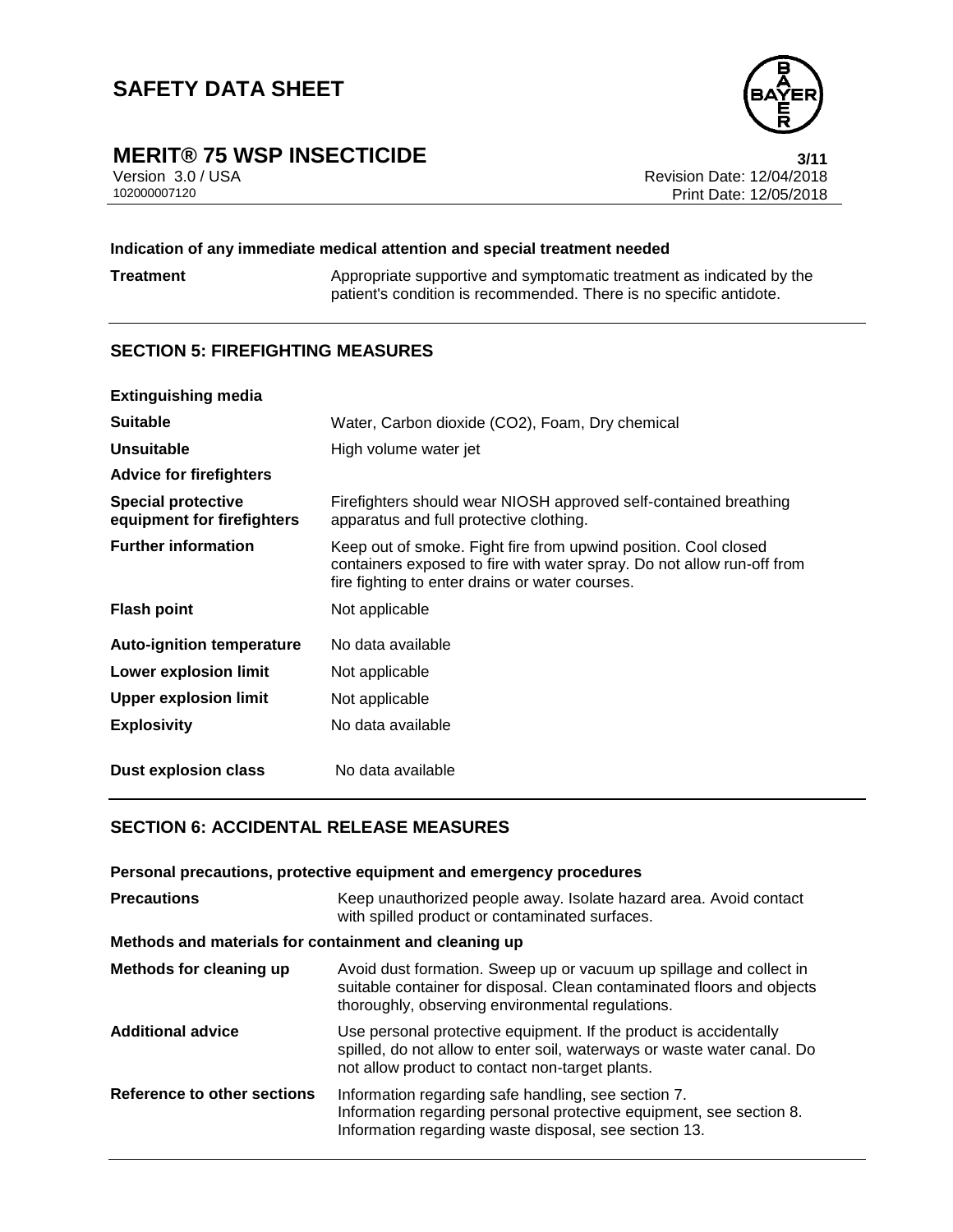

# **MERIT® 75 WSP INSECTICIDE**<br>Version 3.0 / USA **1/11**<br>Revision Date: 12/04/2018

### **SECTION 7: HANDLING AND STORAGE**

| <b>Precautions for safe handling</b>                      |                                                                                                                                                                                                                                                                                                                                                                                                                                                                                                                                                                                            |
|-----------------------------------------------------------|--------------------------------------------------------------------------------------------------------------------------------------------------------------------------------------------------------------------------------------------------------------------------------------------------------------------------------------------------------------------------------------------------------------------------------------------------------------------------------------------------------------------------------------------------------------------------------------------|
| Advice on safe handling                                   | Handle and open container in a manner as to prevent spillage. Use only<br>in area provided with appropriate exhaust ventilation.                                                                                                                                                                                                                                                                                                                                                                                                                                                           |
| <b>Advice on protection</b><br>against fire and explosion | Keep away from heat and sources of ignition.                                                                                                                                                                                                                                                                                                                                                                                                                                                                                                                                               |
| Hygiene measures                                          | Wash hands thoroughly with soap and water after handling and before<br>eating, drinking, chewing gum, using tobacco, using the toilet or<br>applying cosmetics.<br>Remove Personal Protective Equipment (PPE) immediately after<br>handling this product. Before removing gloves clean them with soap and<br>water. Remove soiled clothing immediately and clean thoroughly before<br>using again. Wash thoroughly and put on clean clothing.<br>Contaminated work clothing should not be allowed out of the workplace.<br>Remove contaminated clothing immediately and dispose of safely. |
|                                                           | Conditions for safe storage, including any incompatibilities                                                                                                                                                                                                                                                                                                                                                                                                                                                                                                                               |
| <b>Requirements for storage</b><br>areas and containers   | Store in original container. Store in a place accessible by authorized<br>persons only. Keep containers tightly closed in a dry, cool and well-<br>ventilated place. Keep away from direct sunlight. Protect from freezing.                                                                                                                                                                                                                                                                                                                                                                |

### **SECTION 8: EXPOSURE CONTROLS/PERSONAL PROTECTION**

#### **Control parameters**

| <b>Components</b> | CAS-No.     | <b>Control parameters</b>     | <b>Update</b> | <b>Basis</b> |
|-------------------|-------------|-------------------------------|---------------|--------------|
| Imidacloprid      | 138261-41-3 | $0.7 \text{ mg/m}$ 3<br>'TWA) |               | OES BCS*     |

\*OES BCS: Internal Bayer AG, Crop Science Division "Occupational Exposure Standard"

#### **Exposure controls**

#### **Personal protective equipment**

In normal use and handling conditions please refer to the label and/or leaflet. In all other cases the following recommendations would apply.

| <b>Respiratory protection</b>      | When respirators are required, select NIOSH approved equipment<br>based on actual or potential airborne concentrations and in<br>accordance with the appropriate regulatory standards and/or industry<br>recommendations. |
|------------------------------------|---------------------------------------------------------------------------------------------------------------------------------------------------------------------------------------------------------------------------|
| <b>Hand protection</b>             | Chemical resistant nitrile rubber gloves                                                                                                                                                                                  |
| Eye protection                     | Tightly fitting safety goggles                                                                                                                                                                                            |
| Skin and body protection           | Wear long-sleeved shirt and long pants and shoes plus socks.                                                                                                                                                              |
| <b>General protective measures</b> | Follow manufacturer's instructions for cleaning/maintaining PPE. If                                                                                                                                                       |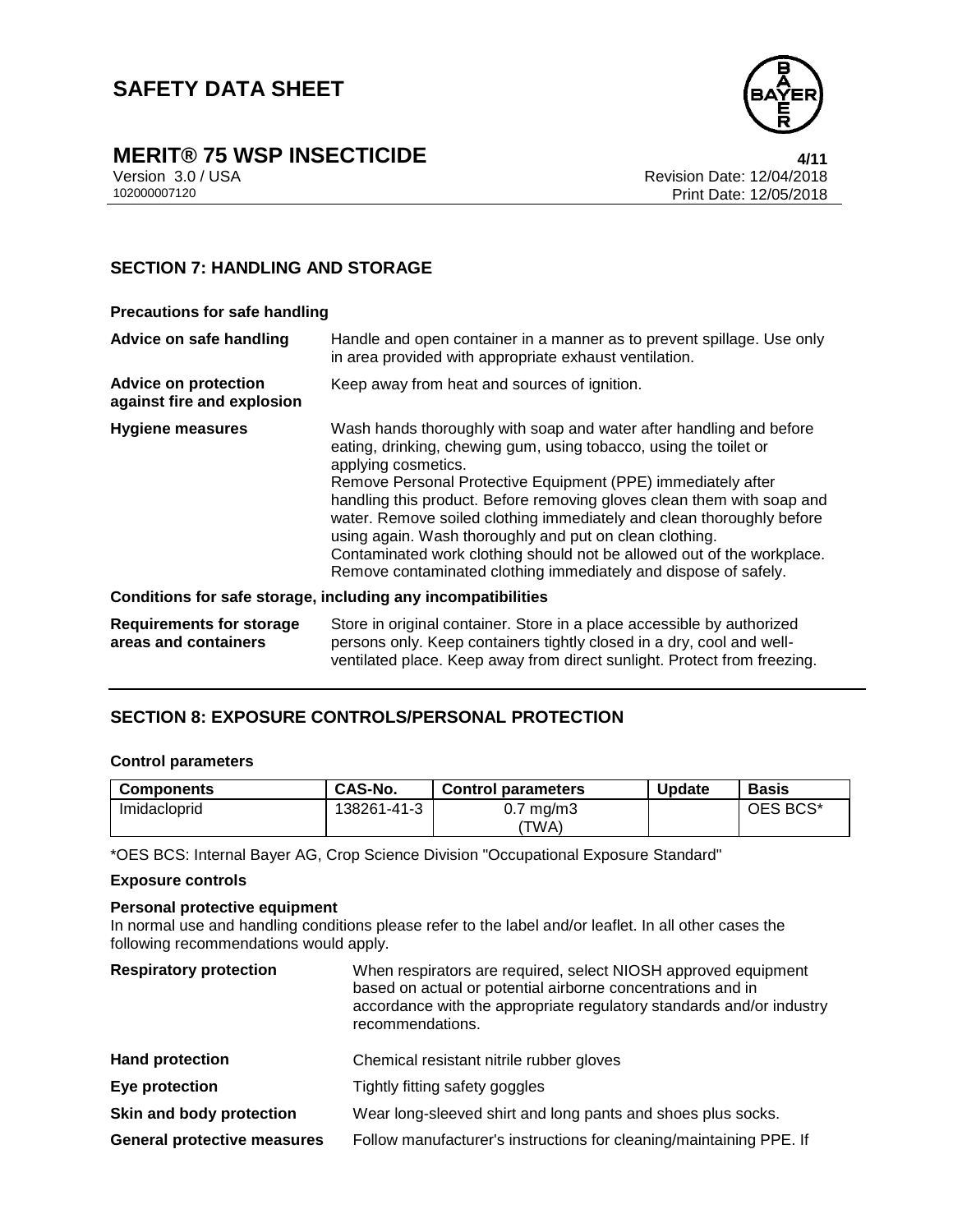

# **MERIT® 75 WSP INSECTICIDE**<br>Version 3.0/USA **by a set of the Section 3.0/USA by a set of the Section Date:** 12/04/2018

Version 3.0 / USA Revision Date: 12/04/2018<br>102000007120 Print Date: 12/05/2018 Print Date: 12/05/2018

> no such instructions for washables, use detergent and warm/tepid water. Keep and wash PPE separately from other laundry.

## **SECTION 9. PHYSICAL AND CHEMICAL PROPERTIES**

| Appearance                                        | white to light beige                        |
|---------------------------------------------------|---------------------------------------------|
| <b>Physical State</b>                             | powder                                      |
| Odor                                              | none                                        |
| <b>Odour Threshold</b>                            | No data available                           |
| рH                                                | 7(1%)<br>suspension in water                |
| <b>Vapor Pressure</b>                             | No data available                           |
| Vapor Density (Air = 1)                           | No data available                           |
| <b>Bulk density</b>                               | 30 lb/ft <sup>3</sup> (bulk density tapped) |
| <b>Evaporation rate</b>                           | Not applicable                              |
| <b>Boiling Point</b>                              | Not applicable                              |
| <b>Melting / Freezing Point</b>                   | Not applicable                              |
| <b>Water solubility</b>                           | dispersible                                 |
| <b>Minimum Ignition Energy</b>                    | $> 100 - 300$ mJ                            |
| <b>Decomposition</b><br>temperature               | No data available                           |
| <b>Partition coefficient: n-</b><br>octanol/water | No data available                           |
| <b>Viscosity</b>                                  | Not applicable                              |
| <b>Flash point</b>                                | Not applicable                              |
| <b>Auto-ignition temperature</b>                  | No data available                           |
| <b>Lower explosion limit</b>                      | Not applicable                              |
| <b>Upper explosion limit</b>                      | Not applicable                              |
| <b>Explosivity</b>                                | No data available                           |
| <b>Dust explosion class</b>                       | No data available                           |
|                                                   |                                             |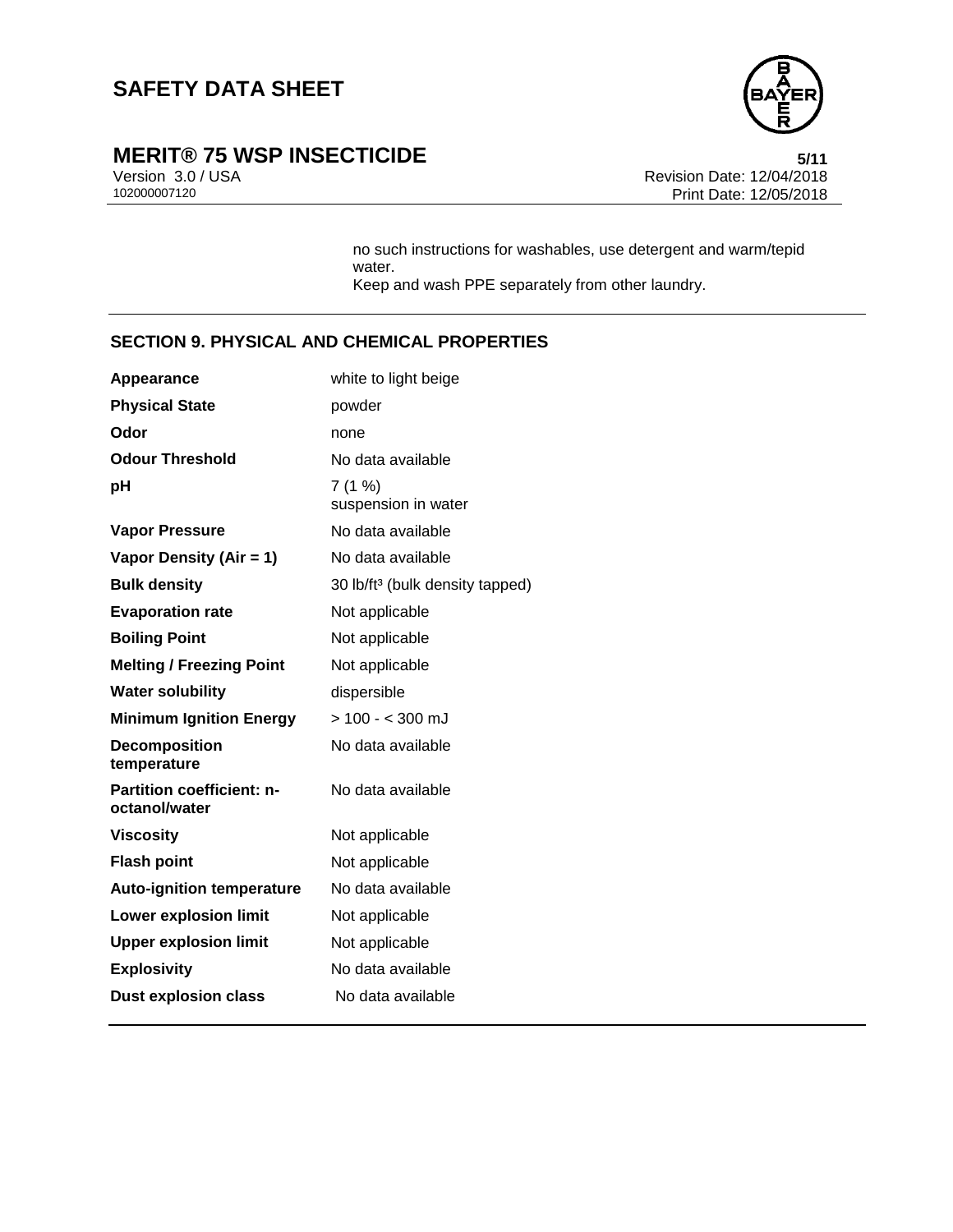

# **MERIT® 75 WSP INSECTICIDE**<br>Version 3.0/USA **by Case 12/04/2018**

Version 3.0 / USA Revision Date: 12/04/2018<br>102000007120 Print Date: 12/05/2018 Print Date: 12/05/2018

## **SECTION 10: STABILITY AND REACTIVITY**

| <b>Reactivity</b>                            |                                                                                                            |
|----------------------------------------------|------------------------------------------------------------------------------------------------------------|
| <b>Thermal decomposition</b>                 | No data available                                                                                          |
| <b>Chemical stability</b>                    | Stable under recommended storage conditions.                                                               |
| <b>Possibility of hazardous</b><br>reactions | No hazardous reactions when stored and handled according to<br>prescribed instructions.                    |
| <b>Conditions to avoid</b>                   | Extremes of temperature and direct sunlight.                                                               |
| Incompatible materials                       | No data available                                                                                          |
| <b>Hazardous decomposition</b><br>products   | Hydrogen cyanide (hydrocyanic acid)<br>Carbon monoxide<br>Nitrogen oxides (NOx)<br>Hydrogen chloride (HCI) |

## **SECTION 11: TOXICOLOGICAL INFORMATION**

| <b>Exposure routes</b>               | Ingestion, Eye contact, Skin contact, Skin Absorption, Inhalation                                          |  |
|--------------------------------------|------------------------------------------------------------------------------------------------------------|--|
| <b>Immediate Effects</b><br>Eye      | Causes eye irritation.                                                                                     |  |
| <b>Skin</b>                          | Harmful if absorbed through skin.                                                                          |  |
| Ingestion                            | Harmful if swallowed.                                                                                      |  |
| <b>Inhalation</b>                    | Harmful if inhaled.                                                                                        |  |
| Information on toxicological effects |                                                                                                            |  |
| <b>Acute oral toxicity</b>           | LD50 (male Rat) 2,591 mg/kg<br>LD50 (female Rat) 1,858 mg/kg                                               |  |
| <b>Acute inhalation toxicity</b>     | LC50 (male Rat) 2.65 mg/l<br>Exposure time: 4 h<br>Determined in the form of liquid aerosol.<br>(actual)   |  |
|                                      | LC50 (female Rat) 2.75 mg/l<br>Exposure time: 4 h<br>Determined in the form of liquid aerosol.<br>(actual) |  |
| <b>Acute dermal toxicity</b>         | LD50 (male/female combined Rat) $>$ 2,000 mg/kg                                                            |  |
| <b>Skin corrosion/irritation</b>     | slight irritation (Rabbit)                                                                                 |  |
| Serious eye damage/eye<br>irritation | Minimally irritating. (Rabbit)                                                                             |  |
| <b>Respiratory or skin</b>           | Non-sensitizing. (Guinea pig)                                                                              |  |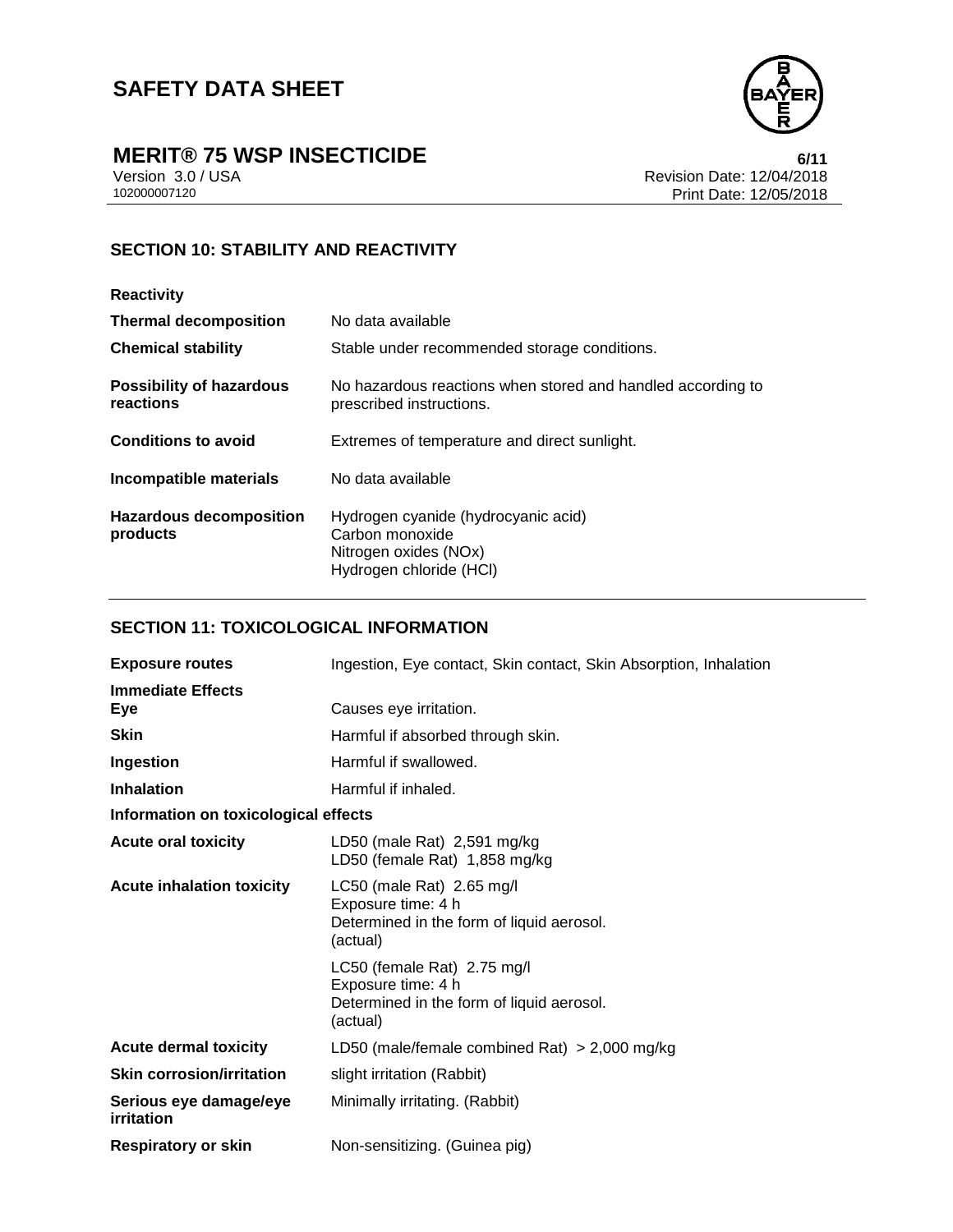

## **MERIT® 75 WSP INSECTICIDE 7/11**

Version 3.0 / USA Revision Date: 12/04/2018<br>102000007120 Print Date: 12/05/2018 Print Date: 12/05/2018

#### **sensitisation**

#### **Assessment STOT Specific target organ toxicity – repeated exposure**

Imidacloprid did not cause specific target organ toxicity in experimental animal studies.

#### **Assessment mutagenicity**

Imidacloprid was not mutagenic or genotoxic based on the overall weight of evidence in a battery of in vitro and in vivo tests.

#### **Assessment carcinogenicity**

Imidacloprid was not carcinogenic in lifetime feeding studies in rats and mice.

**ACGIH**

None.

**NTP**

None.

**IARC**

None.

**OSHA**

None.

#### **Assessment toxicity to reproduction**

Imidacloprid caused reproduction toxicity in a two-generation study in rats only at dose levels also toxic to the parent animals. The reproduction toxicity seen with Imidacloprid is related to parental toxicity.

#### **Assessment developmental toxicity**

Imidacloprid caused developmental toxicity only at dose levels toxic to the dams. The developmental effects seen with Imidacloprid are related to maternal toxicity.

#### **Further information**

Only acute toxicity studies have been performed on the formulated product. The non-acute information pertains to the active ingredient(s).

### **SECTION 12: ECOLOGICAL INFORMATION**

| <b>Toxicity to fish</b>                     | LC50 (Oncorhynchus mykiss (rainbow trout)) 211 mg/l<br>Exposure time: 96 h<br>The value mentioned relates to the active ingredient imidacloprid.       |
|---------------------------------------------|--------------------------------------------------------------------------------------------------------------------------------------------------------|
| <b>Toxicity to aquatic</b><br>invertebrates | EC50 (Daphnia magna (Water flea)) 85 mg/l<br>Exposure time: 48 h<br>The value mentioned relates to the active ingredient imidacloprid.                 |
|                                             | EC50 (Chironomus riparius (non-biting midge)) 0.0552 mg/l<br>Exposure time: 24 h<br>The value mentioned relates to the active ingredient imidacloprid. |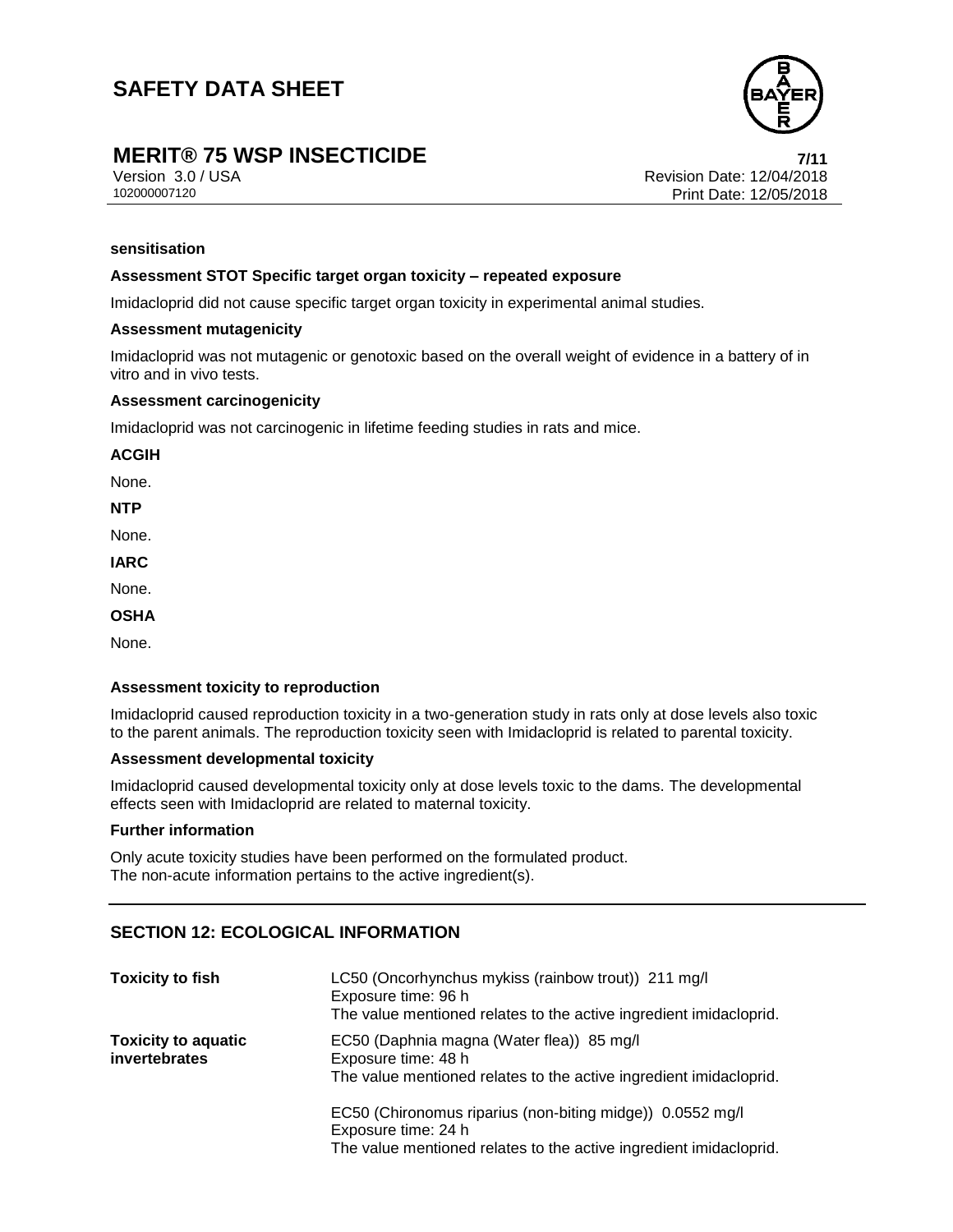

# **MERIT® 75 WSP INSECTICIDE**<br>Version 3.0/USA<br>Revision Date: 12/04/2018

Version 3.0 / USA Revision Date: 12/04/2018<br>102000007120 Print Date: 12/05/2018 Print Date: 12/05/2018

| <b>Chronic toxicity to aquatic</b><br>invertebrates | EC10 (Chironomus riparius (non-biting midge)): 2,09 µg/l<br>Exposure time: 28 d<br>The value mentioned relates to the active ingredient imidacloprid.                                                                                                                                                                                                                                                                                                        |
|-----------------------------------------------------|--------------------------------------------------------------------------------------------------------------------------------------------------------------------------------------------------------------------------------------------------------------------------------------------------------------------------------------------------------------------------------------------------------------------------------------------------------------|
| <b>Toxicity to aquatic plants</b>                   | IC50 (Desmodesmus subspicatus (green algae)) > 10 mg/l<br>Growth rate; Exposure time: 72 h<br>The value mentioned relates to the active ingredient imidacloprid.                                                                                                                                                                                                                                                                                             |
| <b>Biodegradability</b>                             | Imidacloprid:<br>Not rapidly biodegradable                                                                                                                                                                                                                                                                                                                                                                                                                   |
| <b>Koc</b>                                          | Imidacloprid: Koc: 225                                                                                                                                                                                                                                                                                                                                                                                                                                       |
| <b>Bioaccumulation</b>                              | Imidacloprid:<br>Does not bioaccumulate.                                                                                                                                                                                                                                                                                                                                                                                                                     |
| <b>Mobility in soil</b>                             | Imidacloprid: Moderately mobile in soils                                                                                                                                                                                                                                                                                                                                                                                                                     |
| <b>Additional ecological</b><br>information         | No further ecological information is available.                                                                                                                                                                                                                                                                                                                                                                                                              |
| <b>Environmental precautions</b>                    | Do not apply directly to water, to areas where surface water is present<br>or to intertidal areas below the mean high water mark.<br>Do not contaminate surface or ground water by cleaning equipment or<br>disposal of wastes, including equipment wash water.<br>Do not allow to get into surface water, drains and ground water.<br>Do not apply this product or allow it to drift to blooming crops or weeds if<br>bees are visiting the treatment area. |

## **SECTION 13: DISPOSAL CONSIDERATIONS**

#### **Waste treatment methods**

| <b>Product</b>                | Pesticide, spray mixture or rinse water that cannot be used according to<br>label instructions may be disposed of on site or at an approved waste<br>disposal facility.<br>Dispose in accordance with all local, state/provincial and federal<br>regulations.            |
|-------------------------------|--------------------------------------------------------------------------------------------------------------------------------------------------------------------------------------------------------------------------------------------------------------------------|
| <b>Contaminated packaging</b> | Puncture container to avoid re-use.<br>Dispose of empty container in a sanitary landfill or by incineration, or, if<br>allowed by State/Provincial and local authorities, by burning.<br>If burned, stay out of smoke.<br>Follow advice on product label and/or leaflet. |
| <b>RCRA</b> Information       | Characterization and proper disposal of this material as a special or<br>hazardous waste is dependent upon Federal, State and local laws and<br>are the user's responsibility. RCRA classification may apply.                                                            |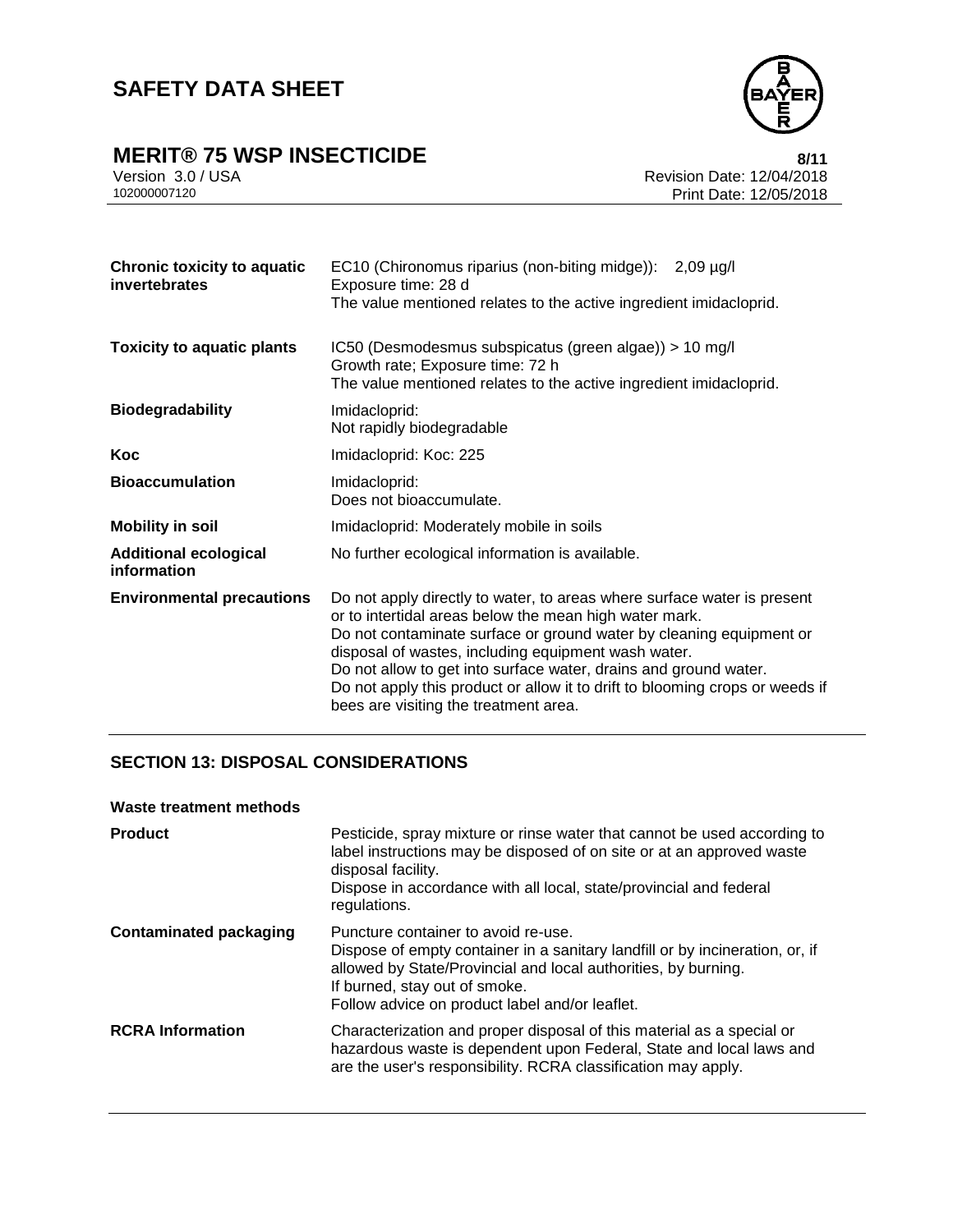

# **MERIT® 75 WSP INSECTICIDE**<br>Version 3.0 / USA **Presion 3.0 / USA**

Version 3.0 / USA <br>102000007120<br>Print Date: 12/05/2018 Print Date: 12/05/2018

## **SECTION 14: TRANSPORT INFORMATION**

| 49CFR                    | Not dangerous goods / not hazardous material          |
|--------------------------|-------------------------------------------------------|
| <b>IMDG</b>              |                                                       |
| UN number                | 3077                                                  |
| Class                    | 9                                                     |
| Packaging group          | Ш                                                     |
| Marine pollutant         | <b>YES</b>                                            |
| Proper shipping name     | ENVIRONMENTALLY HAZARDOUS SUBSTANCE, SOLID,<br>N.O.S. |
|                          | (IMIDACLOPRID MIXTURE)                                |
| <b>IATA</b>              |                                                       |
| UN number                | 3077                                                  |
| Class                    | 9                                                     |
| Packaging group          | Ш                                                     |
| Environm. Hazardous Mark | <b>YES</b>                                            |
| Proper shipping name     | ENVIRONMENTALLY HAZARDOUS SUBSTANCE, SOLID,<br>N.O.S. |
|                          | (IMIDACLOPRID MIXTURE)                                |

This transportation information is not intended to convey all specific regulatory information relating to this product. It does not address regulatory variations due to package size or special transportation requirements.

| Freight Classification: | INSECTICIDES OR FUNGICIDES, N.O.I., OTHER THAN |
|-------------------------|------------------------------------------------|
|                         | <b>POISON</b>                                  |

### **SECTION 15: REGULATORY INFORMATION**

| <b>EPA Registration No.</b>                                            | 432-1318 |                                                                                                 |
|------------------------------------------------------------------------|----------|-------------------------------------------------------------------------------------------------|
| <b>US Federal Regulations</b><br><b>TSCA list</b>                      |          |                                                                                                 |
| Sodium lignosulphonate                                                 |          | 8061-51-6                                                                                       |
| Naphthalenesulfonic acid, bis(1-                                       |          | 68909-82-0                                                                                      |
| methylethyl)-, Me derivs., sodium salts                                |          |                                                                                                 |
| Sodium aluminium silicate                                              |          | 1344-00-9                                                                                       |
|                                                                        |          | US. Toxic Substances Control Act (TSCA) Section 12(b) Export Notification (40 CFR 707, Subpt D) |
| Not applicable.                                                        |          |                                                                                                 |
| <b>SARA Title III - Section 302 - Notification and Information</b>     |          |                                                                                                 |
| None.                                                                  |          |                                                                                                 |
| <b>SARA Title III - Section 313 - Toxic Chemical Release Reporting</b> |          |                                                                                                 |
| None.                                                                  |          |                                                                                                 |
| <b>US States Regulatory Reporting</b>                                  |          |                                                                                                 |
| <b>CA Prop65</b>                                                       |          |                                                                                                 |
|                                                                        |          | This product does not contain any substances known to the Ctate of Colifornia to cause conserve |

This product does not contain any substances known to the State of California to cause cancer.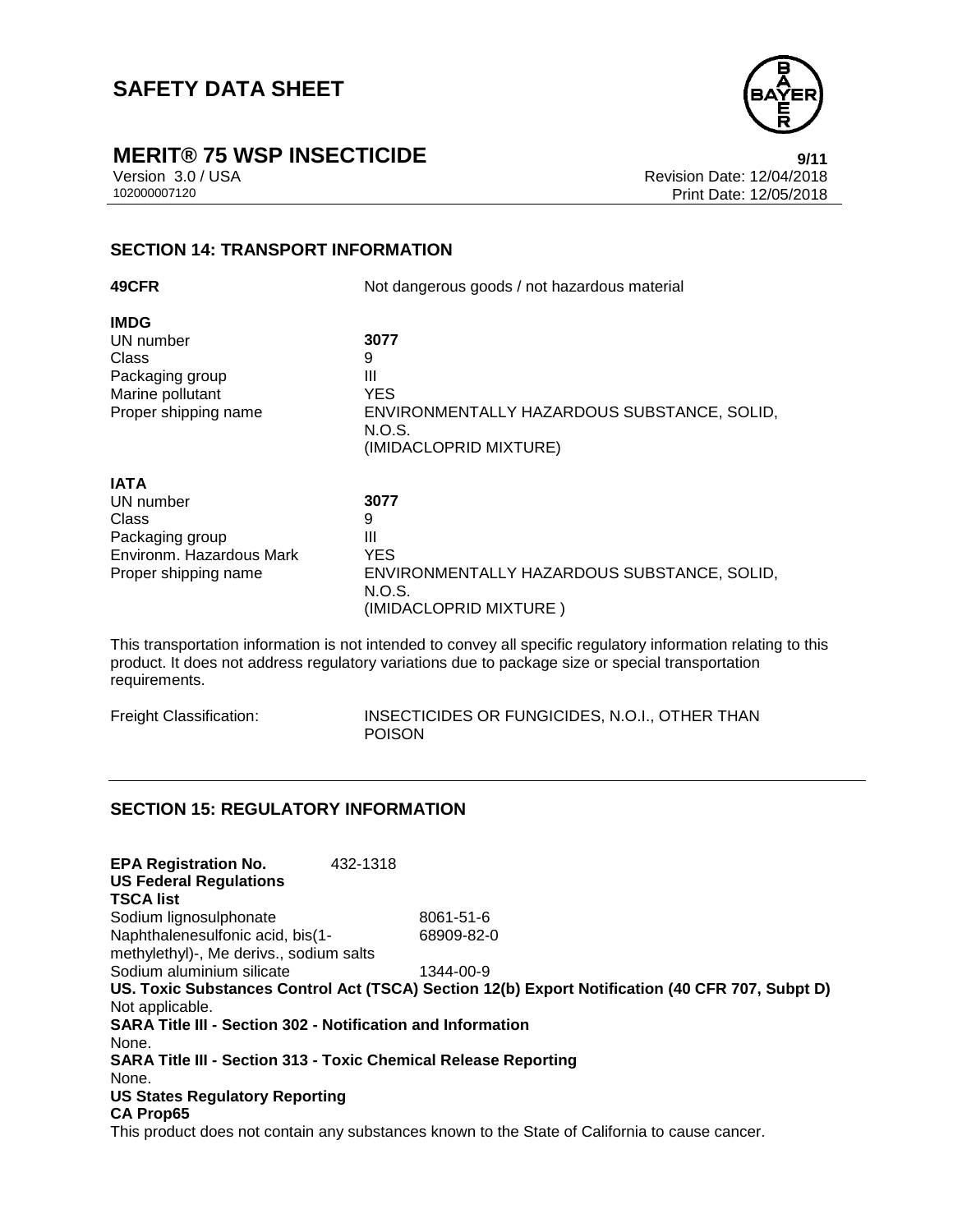

# **MERIT® 75 WSP INSECTICIDE**<br>Version 3.0/USA **10/11**<br>Revision Date: 12/04/2018

Version 3.0 / USA Revision Date: 12/04/2018 Print Date: 12/05/2018

This product does not contain any substances known to the State of California to cause reproductive harm.

#### **US State Right-To-Know Ingredients**

| Sodium aluminium silicate | 1344-00-9 | CA, MN |
|---------------------------|-----------|--------|
|                           |           |        |

#### **EPA/FIFRA Information:**

This chemical is a pesticide product registered by the Environmental Protection Agency and is subject to certain labeling requirements under federal pesticide law. These requirements differ from the classification criteria and hazard information required for safety data sheets, and for workplace labels of non-pesticide chemicals. Following is the hazard information required on the pesticide label:

| Signal word:              | Caution!                                                                                                                                                                                                                                                                                                                                                                 |
|---------------------------|--------------------------------------------------------------------------------------------------------------------------------------------------------------------------------------------------------------------------------------------------------------------------------------------------------------------------------------------------------------------------|
| <b>Hazard statements:</b> | Harmful if swallowed, inhaled or absorbed through the skin.<br>Causes eye irritation.<br>Avoid contact with skin, eyes and clothing.<br>Avoid breathing dust or vapour.<br>Wash thoroughly with soap and water after handling.<br>Remove and wash contaminated clothing before re-use.<br>Do not allow children or pets to enter the treated area until it has<br>dried. |

### **SECTION 16: OTHER INFORMATION**

#### **Abbreviations and acronyms**

| 49CFR         | Code of Federal Regulations, Title 49                                 |
|---------------|-----------------------------------------------------------------------|
| <b>ACGIH</b>  | US. ACGIH Threshold Limit Values                                      |
| <b>ATE</b>    | Acute toxicity estimate                                               |
| CAS-Nr.       | <b>Chemical Abstracts Service number</b>                              |
| <b>CERCLA</b> | Comprehensive Environmental Response, Compensation, and Liability Act |
| <b>EINECS</b> | European inventory of existing commercial substances                  |
| <b>ELINCS</b> | European list of notified chemical substances                         |
| <b>IARC</b>   | International Agency for Research on Cancer                           |
| <b>IATA</b>   | International Air Transport Association                               |
| <b>IMDG</b>   | <b>International Maritime Dangerous Goods</b>                         |
| N.O.S.        | Not otherwise specified                                               |
| NTP           | US. National Toxicology Program (NTP) Report on Carcinogens           |
| <b>OECD</b>   | Organization for Economic Co-operation and Development                |
| <b>TDG</b>    | <b>Transportation of Dangerous Goods</b>                              |
| <b>TWA</b>    | Time weighted average                                                 |
| UN.           | <b>United Nations</b>                                                 |
| <b>WHO</b>    | World health organisation                                             |